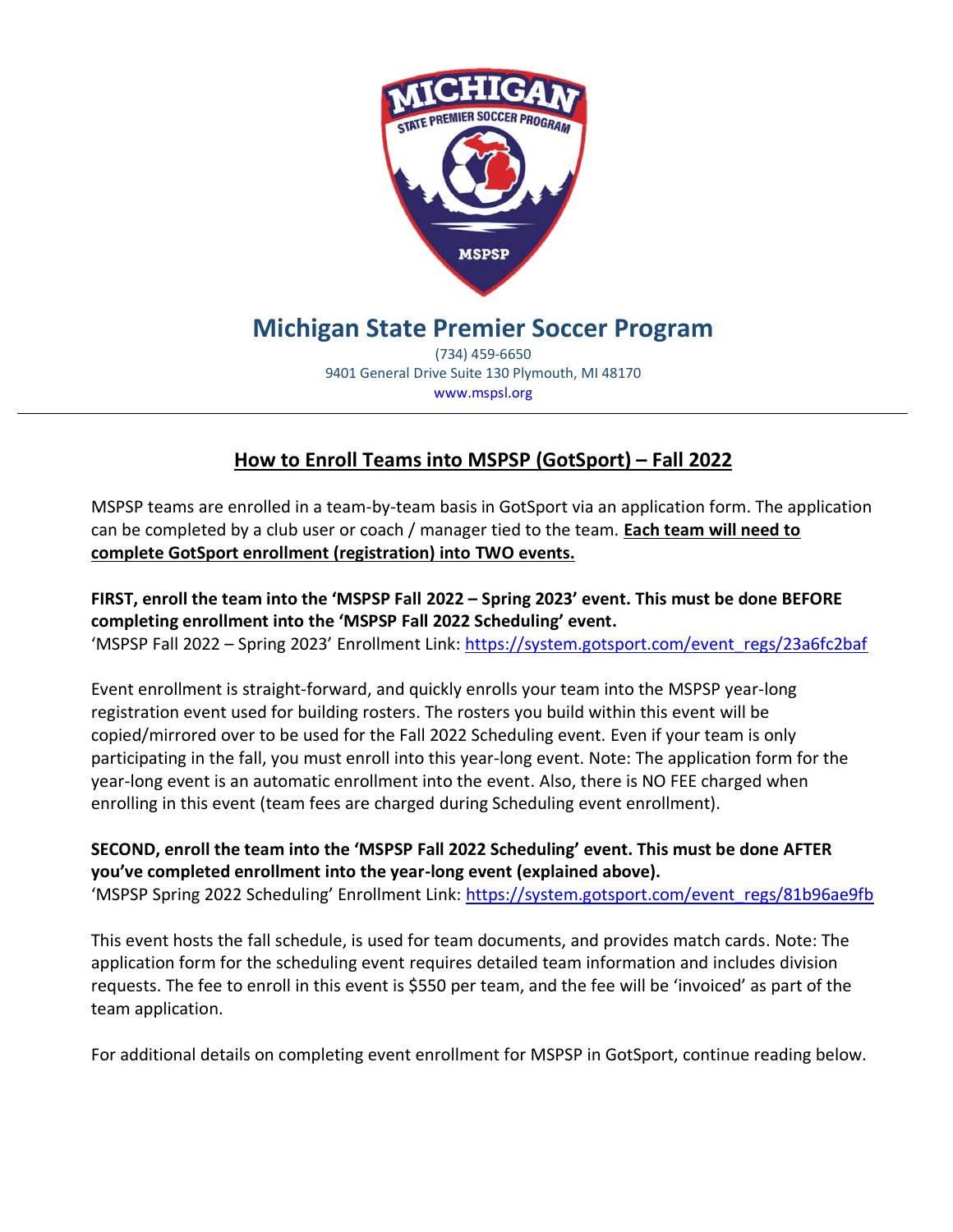1. When accessing the event link, the application form will open a new window. From here, to proceed you are required to select a team either from the 'My Teams' window on the left, or by searching to find the desired team. Once you have located your desired team, select 'Register'. Note: In most cases, you should enroll an EXISTING team into the event (do not create a NEW team). If you cannot locate an existing team using the search, please contact your Club Administrator for assistance finding the team.

| <b>My Teams</b>                                           | <b>Search Teams</b>                                                                                                                                                                                   |  |  |  |  |
|-----------------------------------------------------------|-------------------------------------------------------------------------------------------------------------------------------------------------------------------------------------------------------|--|--|--|--|
| MSPSP - MSPSP Test Team<br>$\bullet$<br>Register<br>Coach | Search for the teams that you manage or coach or for the teams of the clubs that you're a part of<br>as a manager or coach. If you do not find your team, you can create a new team after the search. |  |  |  |  |
|                                                           | Club<br>Team                                                                                                                                                                                          |  |  |  |  |
|                                                           | <b>MSPSP Test Team</b><br><b>MSPSP</b><br>$\checkmark$                                                                                                                                                |  |  |  |  |
|                                                           | Gender<br>Event Age                                                                                                                                                                                   |  |  |  |  |
|                                                           | <b>Search</b><br>U14<br>Girls<br>$\checkmark$<br>$\checkmark$                                                                                                                                         |  |  |  |  |
|                                                           | <b>Clear Search</b>                                                                                                                                                                                   |  |  |  |  |
|                                                           | MSPSP - MSPSP Test Team<br>$\bullet$<br>Register<br>Coach                                                                                                                                             |  |  |  |  |
|                                                           |                                                                                                                                                                                                       |  |  |  |  |

|  | ------- |  |
|--|---------|--|
|  |         |  |

2. Complete the 'Update Profile', 'Team Information', 'Registration Form', and 'Fee Selection' sections. Remember, Event Age refers to the age group the team will be playing in 2022-2023.

Complete each application segment in its entirety with accurate information.

**On the 'Team Information' section, you must choose 'Premier' as the 'Competitive Level', or you will be unable to complete this application** and will receive the below error on the fee selection page. If you have this error, go back to the 'Team Information' section to amend.

\*\*You do not have any matching payment plans to choose from. Please contact your organization administrator to complete registration.\*\*